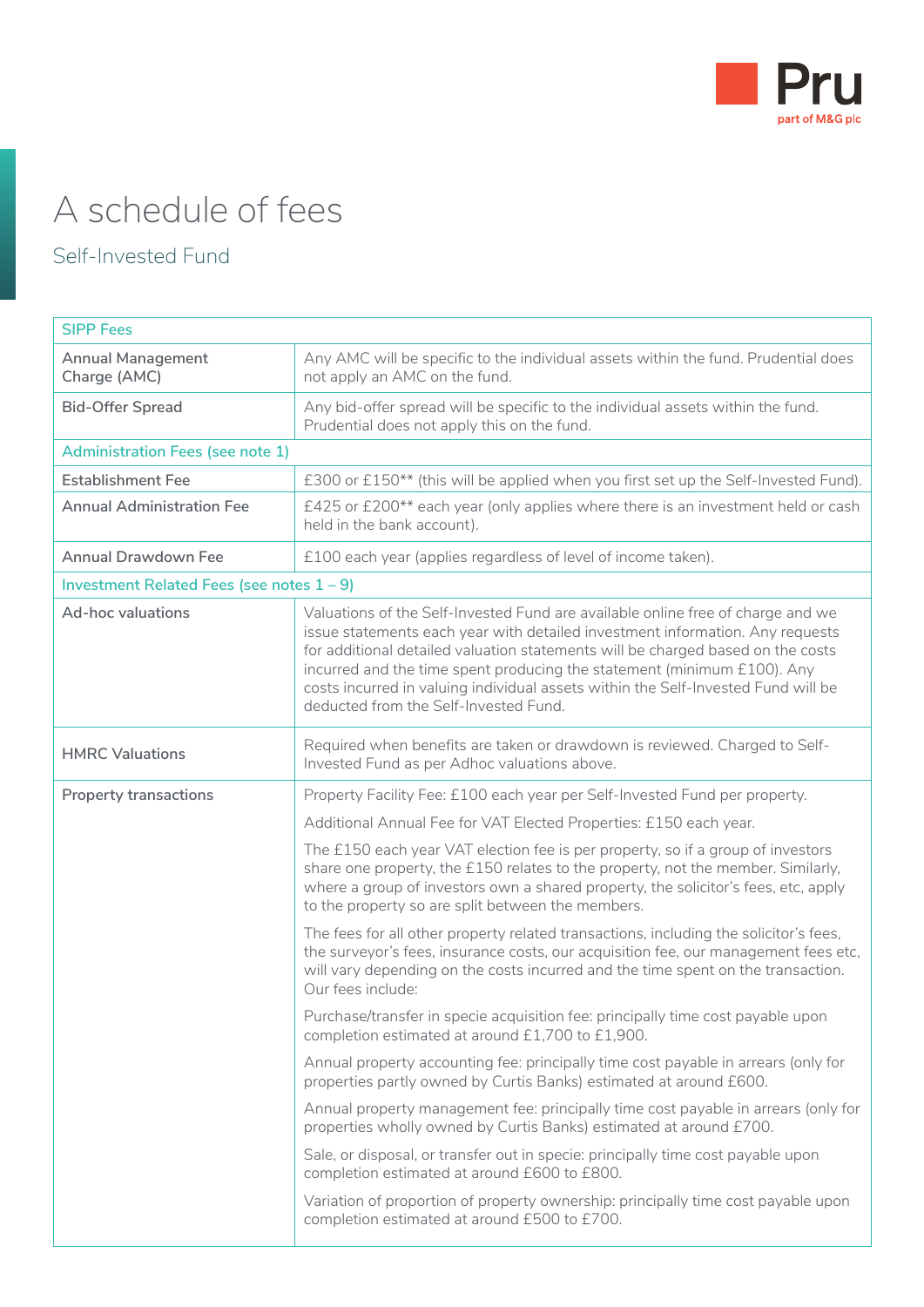| Investment Related Fees (see notes $1 - 9$ ) – continued                                                         |                                                                                                        |
|------------------------------------------------------------------------------------------------------------------|--------------------------------------------------------------------------------------------------------|
| Borrowing other than for a<br>property purchase                                                                  | Establishment Fee: will vary dependent on the costs incurred and the time spent<br>on the transaction. |
|                                                                                                                  | Borrowing Facility Fee: £100 each year.                                                                |
| Paperless investment<br>transactions*                                                                            | Nil.                                                                                                   |
| Quoted paper based dealing<br>and investments held direct<br>with a UK fund provider*<br>(see note 5)            | £25 per transaction.                                                                                   |
| Investments held direct with an<br>offshore fund provider                                                        | £75 per transaction.                                                                                   |
| Establish or process transaction<br>on an alternative cash<br>account (including fixed term<br>deposit accounts) | £25 streamlined £75 others.                                                                            |
| Deals placed via Cofunds<br>fund supermarket*                                                                    | Nil.                                                                                                   |
| Other investment transactions                                                                                    | Will vary depending on the costs incurred and the time spent on the transaction.                       |
| Appointment of an<br>investment manager                                                                          | Nil.                                                                                                   |
| In specie transfers                                                                                              | Basic fee: £100.                                                                                       |
|                                                                                                                  | Charge per investment: £0 - £25.                                                                       |
|                                                                                                                  | Maximum in specie transfer fee: £300.                                                                  |

\* 3rd party investment charges such as stockbroker's commission, stamp duty, fund charges etc are payable in addition.

\*\* The fee of £150 and £200 respectively will be applied, subject to the following conditions:

- The only available assets are the bank account and funds from the Cofunds range (FundSIPP option) or can choose to change to the full SIPP option which opens up a more extensive range of investment options (see notes 8 & 9).
- Clients hold up to a maximum of 20 funds from the Cofunds range

Prudential reserve the right to increase these charges appropriately if we become aware of any breach of these conditions.

There may be additional charges associated with the underlying investments that you choose to hold within your Self-Invested Fund, for example if you hold unit trust investments you will normally have to pay an Annual Management Charge and other associated fees.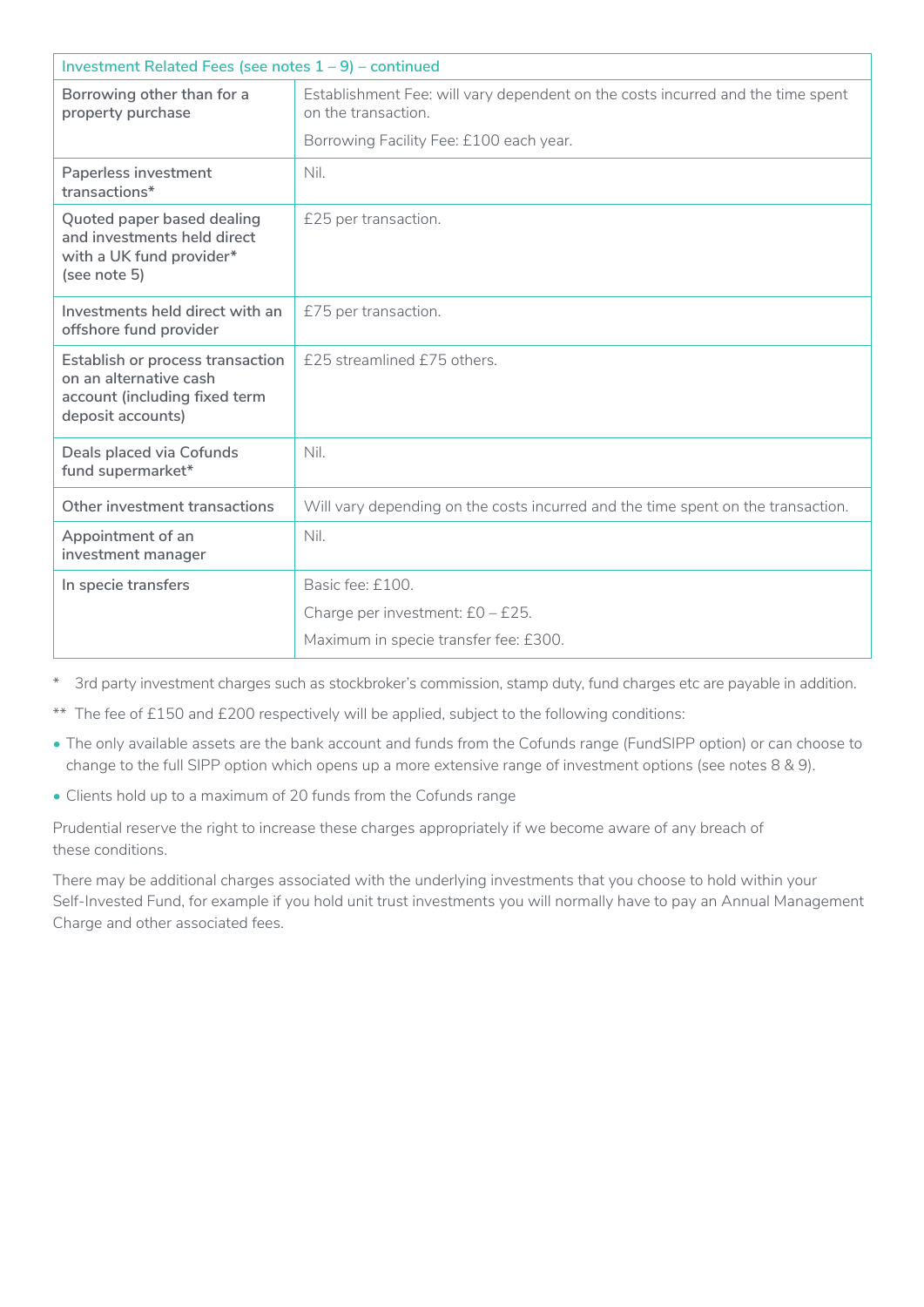#### **Notes**

- 1. The Establishment Fee is payable when your Self-Invested Fund is set up. The Annual Administration Fees are payable annually in advance on the anniversary of the date the Self-Invested Fund is set up or anniversary of the date that Drawdown is established in the case of the Drawdown Fee. The annual property facility fees and annual VAT facility fees are payable in advance. All other fees quoted are due on completion of each transaction. Fees are automatically payable from your Self-Invested Fund on the appropriate date.
- 2. A sale and purchase will count as two transactions.
- 3. Our investment transaction fees relate to the auditing and recording of investment transactions by us and do not include dealing commissions or investment manager or nominee fees and charges which, where applicable, are payable in addition.
- 4. Paperless transactions are defined as those where the manager or fund platform reports details of transactions, monthly statements, cash statements and income reports to us electronically, in a form specified by us.
- 5. Quoted, paper-based transactions are those executed by an investment manager or fund platform where we receive paper contract notes and/or all the necessary electronic reports are not received.
- 6. Our property fees are calculated principally on a time: cost basis, reflecting time expended and the degree of responsibility involved.
- 7. The fees and charges of solicitors, surveyors, lenders and third party property managers (where appointed) together with all disbursements relating to the acquisition, sale or management of any property are payable from your Self-Invested Fund in addition to our fees and charges.
- 8. Widening your investment requirements:
	- You can change from investing in the FundSIPP option to the full SIPP option at any time.
	- If you wish to invest in the full SIPP option we will require written notification from you that this change is to be made.
	- We will increase the Establishment Fee by £150 to bring it up to the full cost.
	- We will increase the Annual Administration Fee to bring it up to the full cost and apply it on a monthly pro-rata basis depending on the date the Self-Invested Fund was activated.
- 9. Narrowing your investment requirements:
	- You can change from investing in the full SIPP option to the FundSIPP option once in each 12 month period starting from the date the Self-Invested Fund was activated.
	- If you wish to invest in the FundSIPP option we will require written notification from you that this change is to be made.
	- No change will be made to the Establishment Fee.
	- We will decrease the normal Annual Administration Fee and apply it on a monthly pro-rata basis depending on the date the Self-Invested Fund was activated.

### Additional notes

- The charges you will incur depend on your actual investment activity.
- We reserve the right to charge for additional services on a time: cost basis relevant to the expertise and seniority of our staff involved.
- In the event of any levy or taxation being imposed on the policy under any statutory provision affecting the business of insurance companies, we may recover from the Pru Flexible Retirement Plan including the Self-Invested Fund an amount equal to the proportion of such levy or taxation that we in our discretion deem to be attributable to the Pru Flexible Retirement Plan.
- All expenses, charges and outgoings whether in respect of the investments contained in your Self-Invested Fund (including the costs of purchase, sale, management, maintenance and valuation of freehold and leasehold properties, if any, and other investments) or other expenses however incurred shall be charged to your Self-Invested Fund.
- The important point you should note is that whilst self-investment offers more flexibility than a traditional insurance fund, charges can be higher, which has a larger impact on smaller funds.
- You may also hold investments in your Pru Flexible Retirement Plan which attract a Fund Size Discount and/or a Loyalty Discount. The Fund Size Discount and Loyalty Discount do not apply to Self-Invested Fund charges – Please see "Key Features of the Pru Flexible Retirement Plan (including SIPP)" for more information.